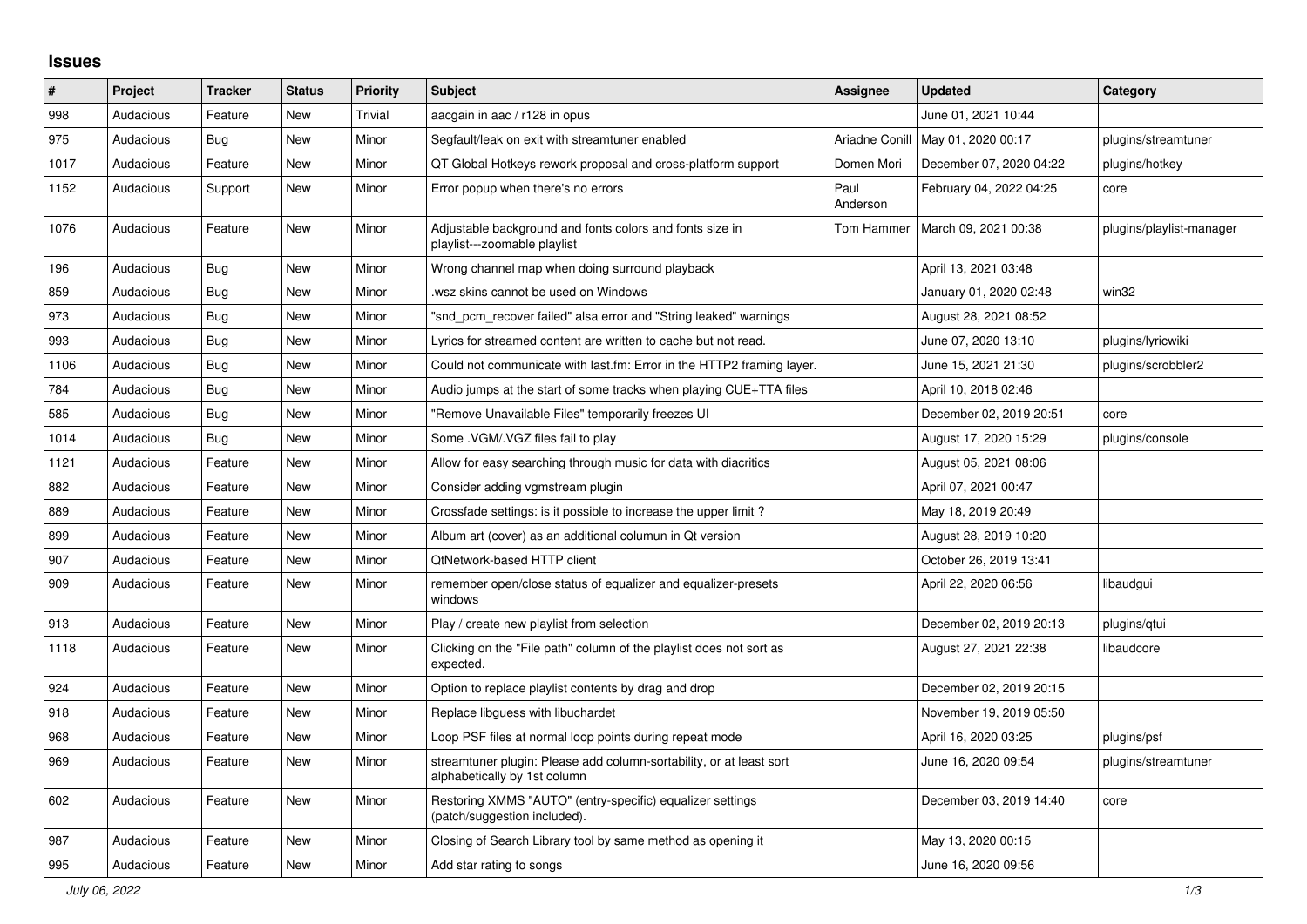| $\#$ | Project   | <b>Tracker</b> | <b>Status</b> | <b>Priority</b> | Subject                                                                                             | <b>Assignee</b> | <b>Updated</b>          | Category            |
|------|-----------|----------------|---------------|-----------------|-----------------------------------------------------------------------------------------------------|-----------------|-------------------------|---------------------|
| 1048 | Audacious | Feature        | New           | Minor           | PipeWire support                                                                                    |                 | May 04, 2022 19:36      |                     |
| 996  | Audacious | Feature        | New           | Minor           | Refine playlists when searching (search all playlists)                                              |                 | June 16, 2020 09:58     |                     |
| 1046 | Audacious | Feature        | New           | Minor           | Add all id3v2 frames in the settings of Playlist available columns                                  |                 | December 28, 2020 21:14 | plugins/gtkui       |
| 1047 | Audacious | Feature        | New           | Minor           | Stop playing after any chosen track                                                                 |                 | December 29, 2020 01:23 |                     |
| 51   | Audacious | Feature        | New           | Minor           | Option to inhibit suspend                                                                           |                 | February 13, 2021 09:23 |                     |
| 1057 | Audacious | Feature        | New           | Minor           | Matroska (mka) chapter support                                                                      |                 | August 27, 2021 22:54   |                     |
| 1058 | Audacious | Feature        | New           | Minor           | Allow changing the language/locale in settings                                                      |                 | January 30, 2021 18:11  |                     |
| 1130 | Audacious | Feature        | New           | Minor           | folders for tabs in the playlist head (an enhancement suggestion, not a<br>bug)                     |                 | October 24, 2021 19:04  |                     |
| 1131 | Audacious | Feature        | New           | Minor           | Selection of songs via selection field/bar (as in Clementine)                                       |                 | October 31, 2021 12:41  |                     |
| 1011 | Audacious | Feature        | New           | Minor           | Visible separator of folders in the playlist                                                        |                 | July 18, 2020 16:10     |                     |
| 1134 | Audacious | Feature        | New           | Minor           | Web interface remote control                                                                        |                 | November 04, 2021 06:57 |                     |
| 1013 | Audacious | Feature        | New           | Minor           | Request re Album Art using music file metatag                                                       |                 | August 03, 2020 22:48   |                     |
| 1142 | Audacious | Feature        | New           | Minor           | MusicBrainz support for CD plugin                                                                   |                 | November 20, 2021 21:46 | plugins/cdaudio     |
| 1066 | Audacious | Feature        | New           | Minor           | Allow Equalizer window to be resized.                                                               |                 | February 11, 2021 10:05 |                     |
| 1067 | Audacious | Feature        | New           | Minor           | Equalizer adjustments are coarse.                                                                   |                 | February 11, 2021 10:09 |                     |
| 1072 | Audacious | Feature        | New           | Minor           | QT AOSD plugin                                                                                      |                 | February 17, 2021 21:18 | plugins/aosd        |
| 1071 | Audacious | Feature        | New           | Minor           | Linkage could be improved for packagers.                                                            |                 | March 31, 2021 00:32    |                     |
| 908  | Audacious | Feature        | New           | Minor           | Use QtXml instead of libxml2                                                                        |                 | October 26, 2019 14:21  |                     |
| 786  | Audacious | Feature        | New           | Minor           | Port global hotkeys plugin to Windows                                                               |                 | January 04, 2021 21:52  | plugins/hotkey      |
| 1116 | Audacious | Feature        | New           | Minor           | feature request: miniview mode with QT or GTK interace                                              |                 | February 08, 2022 06:53 |                     |
| 1119 | Audacious | Feature        | New           | Minor           | ADD ability to silence internet radio timeout Error dialog popup                                    |                 | July 31, 2021 18:36     |                     |
| 943  | Audacious | Feature        | New           | Minor           | Being able to add several folders to the library, and arrange that<br>Audacious recognizes symlinks |                 | March 23, 2020 15:41    | plugins/search tool |
| 945  | Audacious | Feature        | New           | Minor           | Balance control in newer interface                                                                  |                 | March 23, 2020 13:28    | plugins/qtui        |
| 864  | Audacious | Feature        | New           | Minor           | Drag/drop songs into playlists displayed in the Playlist Manager                                    |                 | October 29, 2019 02:14  |                     |
| 955  | Audacious | Feature        | New           | Minor           | Enqueue option                                                                                      |                 | April 09, 2020 03:54    |                     |
| 956  | Audacious | Feature        | New           | Minor           | Stream to chromecast                                                                                |                 | January 11, 2021 01:19  |                     |
| 870  | Audacious | Feature        | New           | Minor           | View > Show Playlist and View > Show Playback Controls                                              |                 | November 15, 2021 22:48 |                     |
| 876  | Audacious | Feature        | New           | Minor           | Automatically reconnect when HTTP server closes connection                                          |                 | May 03, 2019 16:20      | plugins/neon        |
| 877  | Audacious | Feature        | New           | Minor           | Please add save option to cue playlists (patch included)                                            |                 | March 07, 2019 04:18    | plugins/cue         |
| 883  | Audacious | Feature        | New           | Minor           | Consider adding USF plugin                                                                          |                 | April 07, 2021 01:00    |                     |
| 1093 | Audacious | Feature        | New           | Minor           | Make the Song Dialog (Qt) window wider by default                                                   |                 | May 17, 2021 15:36      |                     |
| 1095 | Audacious | Feature        | New           | Minor           | Ctrl + $Z$ / R to undo / redo changes to playlist                                                   |                 | May 07, 2021 18:42      |                     |